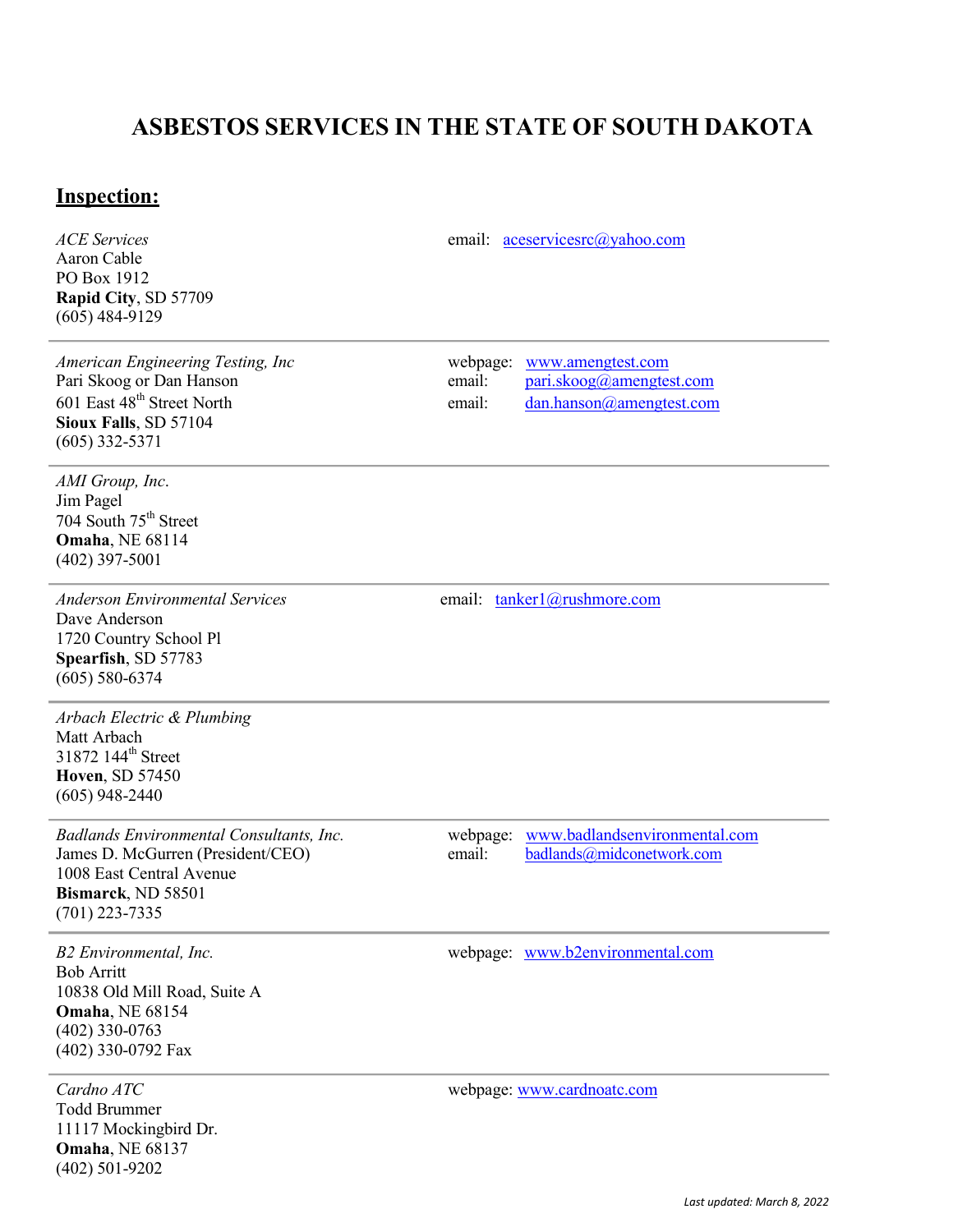Steve Heikkila 4380 Round Lake Rd. **Arden Hills**, MN 55112 (651) 635-9050

*Dakota Industrial Hygiene, Inc.* Perry Huber 13731 Sunny Ridge Road **Hermosa**, SD 57744 (605) 255-4442 (605) 209-5267

*EcoBuilders, LLC* email: [travis@ecobuilders-sd.com](mailto:travis@ecobuilders-sd.com) Travis Kiefer 202 South Main Street, Suite 530 **Aberdeen**, South Dakota 57401 (605) 299-2394

Jim Hein 1945 Riverview Drive **Huron**, SD 57350 (605) 350-2532

*Environmental Restoration, LLC* webpage: [www.erllc.com](http://www.erllc.com/)<br>
Caleb S. Tufts, CHMP email: c.tufts@erllc.com Caleb S. Tufts, CHMP email: 1666 Fabick Drive **Fenton**, Missouri 63026 (636) 680-2434 Direct Office (314) 753-5527 Mobile (888) 814-7477 24-Hour Emergency Response Satellite Offices: Denver, Salt Lake, Chicago, Omaha, Minneapolis, Montana

*Environmental Services, Inc.* email: [office2@esinorfolk.com](mailto:office2@esinorfolk.com) Charles Schlomer 2602 S. 13th St. **Norfolk**, NE 68701 (402) 371-7593 (877) 374-4326

116 Gateway Drive **N. Sioux City**, SD 57049 (605) 232-4554

*Fremont County Home Inspection* Ryan Morse-Brady 715 Robbies View **Lander**, WY 82520 (307) 349-1492

**Cardno** *ATC* webpage: [www.cardnoatc.com](http://www.cardnoatc.com/)

*Environmental Management* email: [jhein@hur.midco.net](mailto:jhein@hur.midco.net)

*ESA, Inc.* webpage: [www.esasite.com](http://www.esasite.com/) D. Mike Mitchell email: [mmitchell@esasite.com](mailto:mmitchell@esasite.com)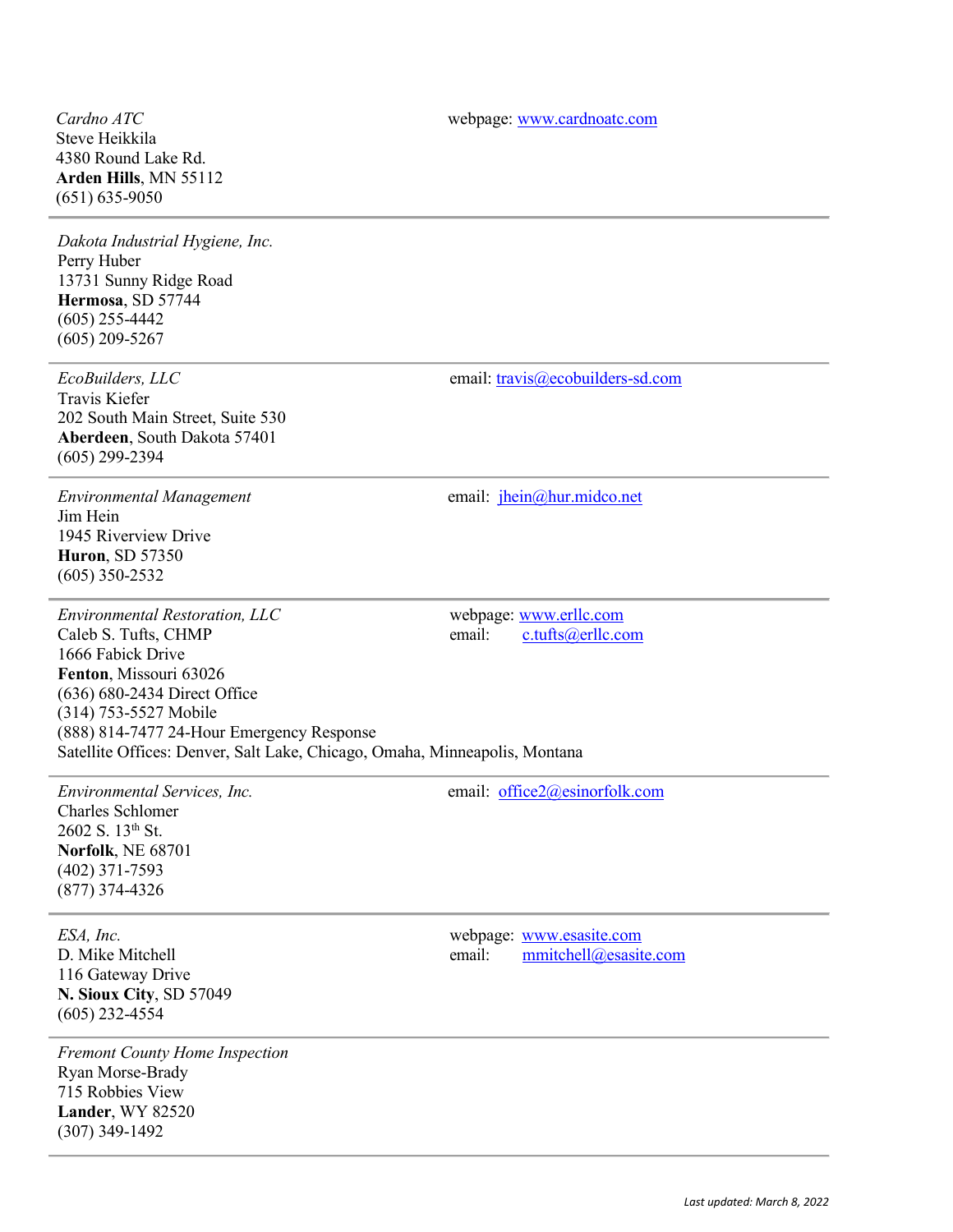| <b>Geotek Engineering</b><br>Jerry Zutz or Jason Cook<br>909 East 50 <sup>th</sup> Street North<br>Sioux Falls, SD 57104<br>$(605)$ 335-5512                    | email:<br>email:   | jzutz@geotekeng.com<br>jcook@geotekeng.com                       |
|-----------------------------------------------------------------------------------------------------------------------------------------------------------------|--------------------|------------------------------------------------------------------|
| Kingston Environmental Services, Inc.<br>15450 Hangar Road<br>Kansas City, Missouri 64147<br>$(816)$ 524-8811<br>(816) 525-5027 Fax<br>(800) 249-8811 Toll Free | webpage:<br>email: | www.kingstonenv.com<br>mikem@kingstonenv.com                     |
| LEGEND Technical Services, Inc.<br>Mark Waltz<br>1128 Westrac Drive South, Suite A<br>Fargo, ND 58103<br>$(701)$ 271-6779                                       | email:             | $e$ sinorfolk@conpoint.com                                       |
| Prairie Environmental Consulting, LLC<br>Jason Biggins<br>PO Box 1266<br>Sioux Falls, SD 57101<br>$(605)$ 496-1366                                              | email:<br>webpage: | prairieconsult@gmail.com<br>http://www.prairie-environmental.com |
| Sletten Builders.<br><b>Frank Sletten</b><br>1316 151 <sup>st</sup> Avenue Northeast<br>Mayville, ND 58257<br>$(218)$ 779-8705                                  | email:             | Slettenbuilders@yahoo.com                                        |
| Sno Enviro, Inc.<br>Catherine Curry<br>P.O. Box 1135<br>Pierre, SD 57501<br>$(605)$ 224-1964                                                                    | email:             | $\text{cathy}(a)$ snoenviro.com                                  |
| Terracon<br>Rodger Schmidt<br>860 9th St. NE Unit K<br>West Fargo, ND 58078<br>$(701)$ 282-9633 or<br>$(701)$ 639-4467                                          |                    | webpage: www.terracon.com<br>email: rodger.schmidt@terracon.com  |
| <b>Additional Contacts for Terracon:</b>                                                                                                                        |                    |                                                                  |
| Randy Milbrath - Omaha, NE<br>$(402)$ 384-7035                                                                                                                  |                    |                                                                  |
| Robyn Sargent - Billings, MT (406) 656-3072                                                                                                                     |                    |                                                                  |
| Clay Muirhead - Cheyenne, WY (307) 632-9224                                                                                                                     |                    |                                                                  |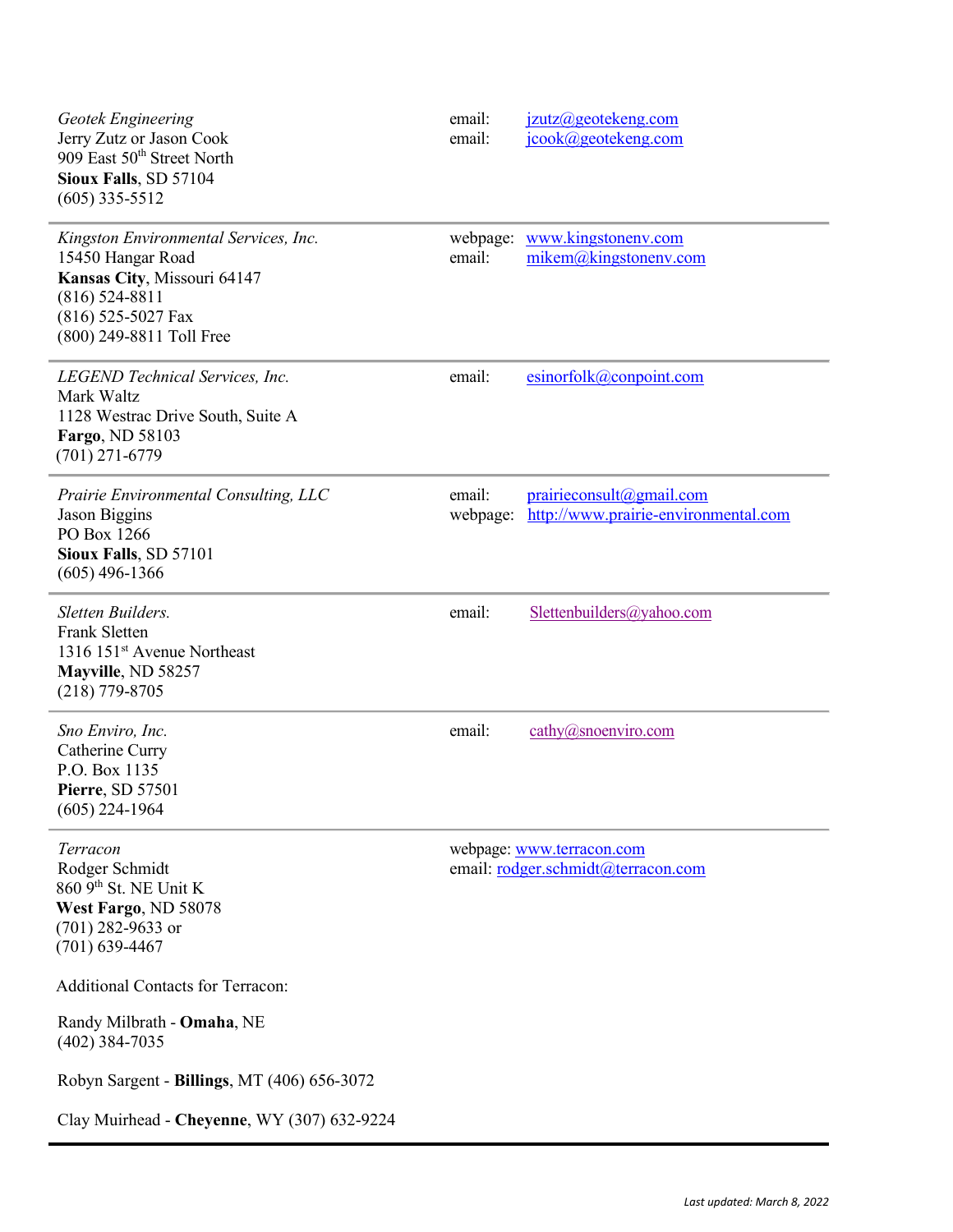## **Removal:**

*Bockmann, Inc.* Chris Bockmann 1600 Centerpark Road **Lincoln**, NE 68512 (402) 423-6631

*Environmental Restoration, LLC* webpage: [www.erllc.com](http://www.erllc.com/) Caleb S. Tufts, CHMP email: [c.tufts@erllc.com](mailto:c.tufts@erllc.com) 1666 Fabick Drive **Fenton**, Missouri 63026 (636) 680-2434 Direct Office (314) 753-5527 Mobile (888) 814-7477 24-Hour Emergency Response Satellite Offices: Denver, Salt Lake, Chicago, Omaha, Minneapolis, Montana

*Environmental Services, Inc.* email: [office2@esinorfolk.com](mailto:office2@esinorfolk.com) Charles Schlomer 2602 S. 13th St. **Norfolk**, NE 68701 (402) 371-7593 (877) 374-4326

116 Gateway Drive **N. Sioux City**, SD 57049 (605) 232-4554

905 4th Street P.O. Box 247 **Garretson**, SD 57030 (605) 941-5019

*Great Plains Asbestos Control, Inc.* Shelly R. McDowell P.O. Box 39 **Kearney**, NE 68847 (800) 445-0067

Bryce Tieman P.O. Box 1277 **Rapid City**, SD 57709 (605) 342-5634

*Kingston Environmental Services, Inc.* webpage: [www.kingstonenv.com](http://www.kingstonenv.com/) 15450 Hangar Road email: [mikem@kingstonenv.com](mailto:mikem@kingstonenv.com) **Kansas City**, Missouri 64147 (816) 524-8811 (816) 525-5027 Fax (800) 249-8811 Toll Free

*ESA, Inc.* webpage: [www.esasite.com](http://www.esasite.com/) D. Mike Mitchell email: [mmitchell@esasite.com](mailto:mmitchell@esasite.com)

G&M Services, LLC email: [Gerodolivier@gandmservices.net](mailto:Gerodolivier@gandmservices.net)

*Horsley Specialties, Inc.* webpage: [www.horsleyspecialties.com](http://www.horsleyspecialties.com/)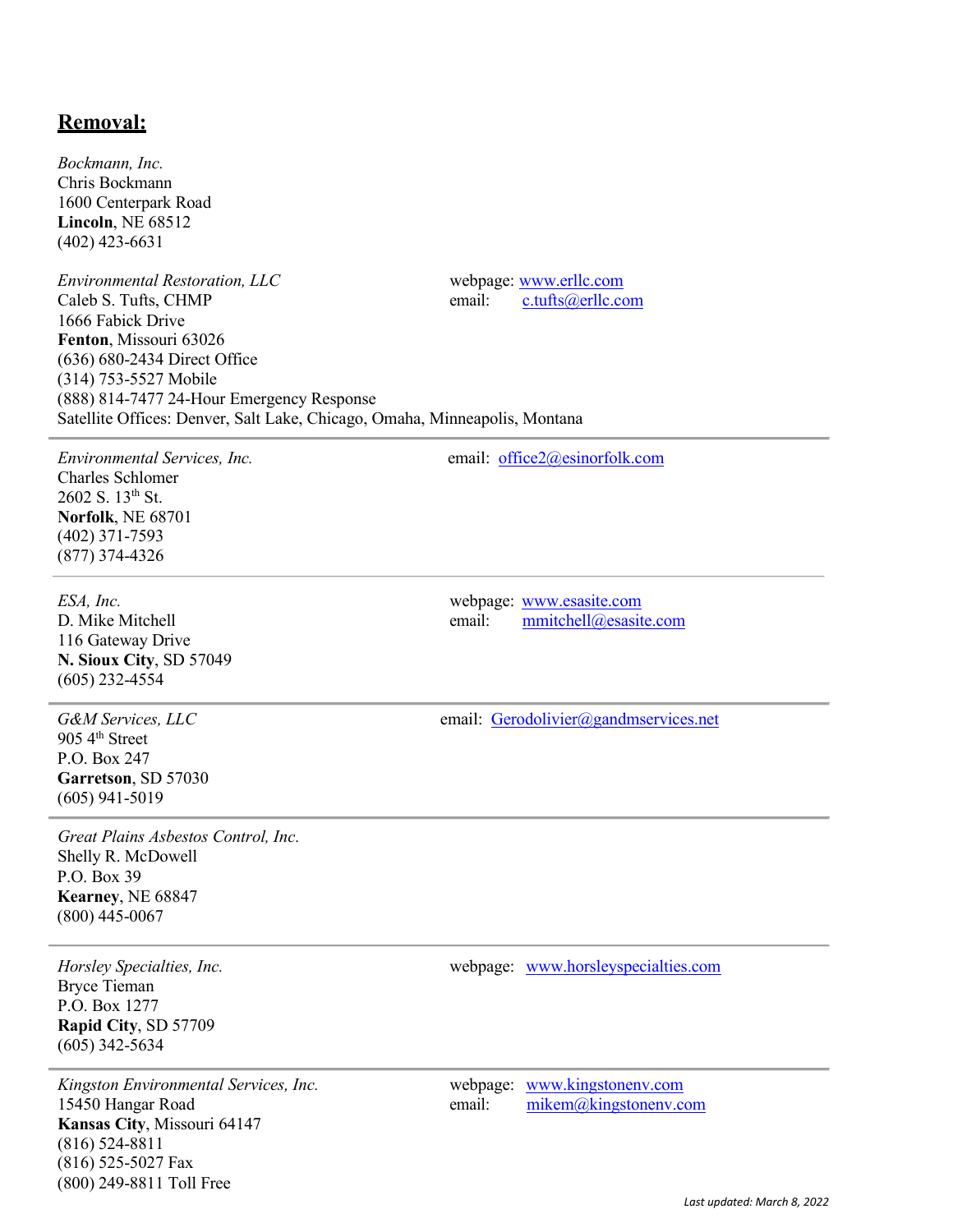*L&L Insulation, Inc.* Steve Venteicher P.O. Box 1258 **Rapid City**, SD 57709 (605) 348-4012

*Louie's Cleaning and Disaster Restoration* Anthony C. Edelen 1225 East Cherry Street **Vermillion**, SD 57069 (605) 624-2485 Office (605) 670-1023 Mobile *Mid-States Asbestos Removal, Inc.* email: [msar@svtv.com](mailto:msar@svtv.com) Tammy Pytleski or Brian Salmon 28172 463<sup>rd</sup> Avenue **Davis**, SD 57021 (605) 647-1270 *Prairie Environmental Consulting, LLC* email: [prairieconsult@gmail.com](mailto:prairieconsult@gmail.com) Jason Biggins webpage: [http://www.prairie-environmental.com](http://www.prairie-environmental.com/) PO Box 1266 **Sioux Falls**, SD 57101 (605) 496-1366 *Sletten Builders.* email: [Slettenbuilders@yahoo.com](mailto:Slettenbuilders@yahoo.com) Frank Sletten 1316 151st Avenue Northeast **Mayville**, ND 58257 (218) 779-8705 *Sno Enviro, Inc.* email: [cathy@snoenviro.com](mailto:cathy@snoenviro.com) Catherine Curry P.O. Box 1135 **Pierre**, SD 57501 (605) 224-1964 **Labs:** *Aerobiology Laboratory Associates, Inc*. webpage: [www.aerobiology.net](http://www.aerobiology.net/) 13949 West Colfax Avenue, Suite #205 email: [Ronnie@aerobiology.net](mailto:Ronnie@aerobiology.net) **Lakewood**, Colorado 80401 (303) 232-3746

*ALS Laboratory Group, Environmental Division (Cincinnati)* 4388 Glendale-Milford Road webpage: [http://www.alsglobal.com](http://www.alsglobal.com/) (513) 733-5336 (800) 458-1493 Toll Free (513) 733-5347 Fax